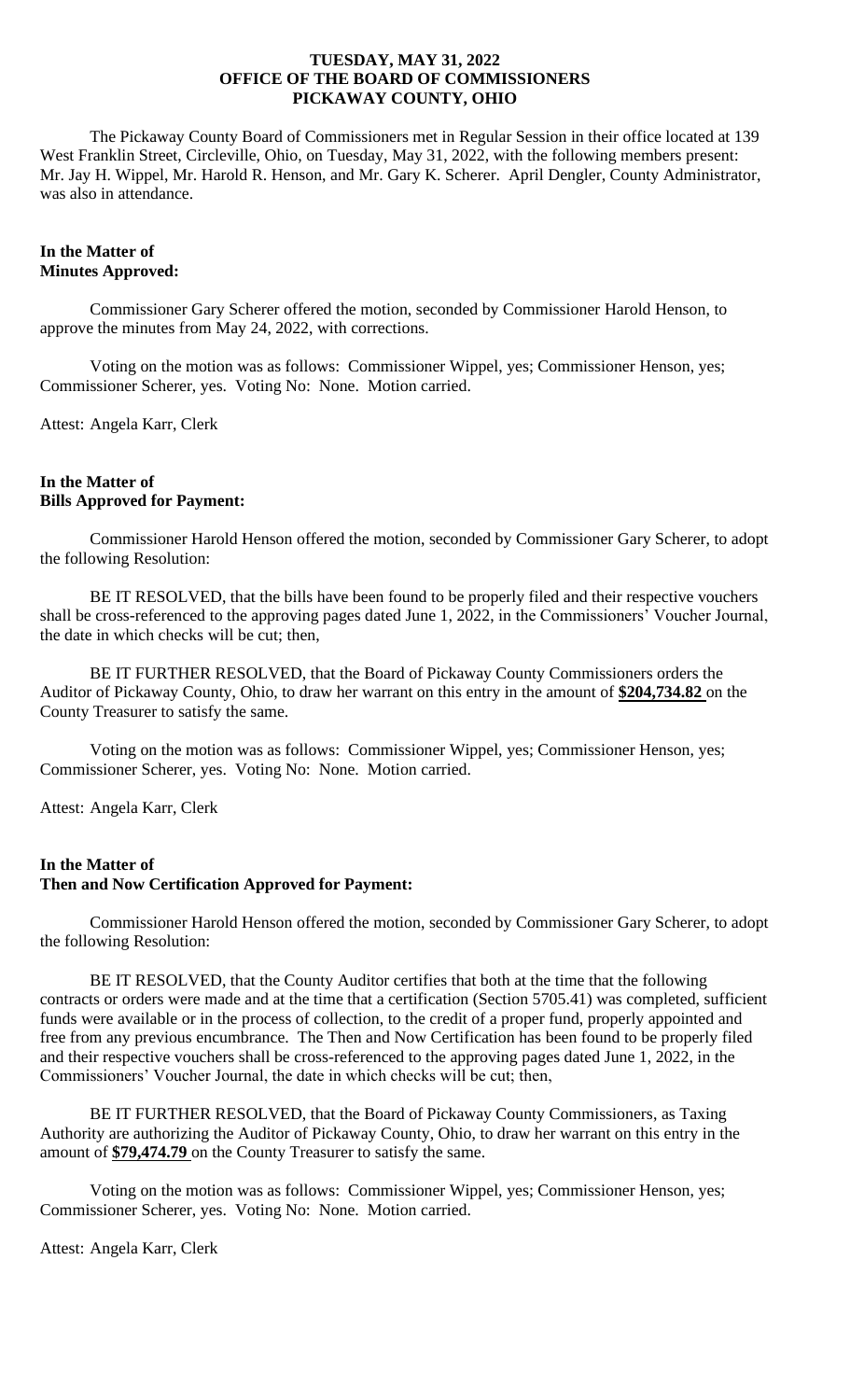# **In the Matter of Report Provided by Tim McGinnis:**

The following is a summary of the report provided by Tim McGinnis, Planning and Development:

- **Planning Commission:** 
	- o Received no submittals for the June 14th meeting so no meeting will be held.
	- o July 12th is the next regularly scheduled meeting.
- **Outstanding Plats:**
	- o Expecting submittal of a sketch plan for the extension of the Columbus City Sewer south from Ashville Pike, down to the Healy property, which is controlled by VanTrust on State Route 762.
	- o Expecting submittal of Bulen Pierce Road plat correcting the current right-of-way just south of State Route 762.
- **Lot Splits:**
	- o Approved 3 lot splits in the last week, 7 open applications currently.
- **CDBG:** 
	- o 2nd Public Hearing next Tuesday, June 7th for all applications due to the Ohio Department of Development by June 15, 2022
	- o The hearing will cover available Allocation funds as well as proposed projects in Williamsport and the Village of Tarlton
- Upper Landsdowne Golf Course Split: Walnut Township previously notified CountryTyme that the property was zoned Farm Residential and have now informed CountryTyme that it is zoned Special Use and will need to be rezoned before the lot splits can be approved.

# **In the Matter of Report Provided by Marc Rogols:**

The following is a summary of the report provided by Marc Rogols, County Administrator:

- There were no BWC claims, or unemployment claim filed for the week.
- There are currently no auctions pending on Govdeals. The payment for the #3 Excavator (\$25,200) is still outstanding.
- Mr. Rogols reported that five new hire packets were sent out (Health Department & PCSO). Twenty-36 have been handed out year -to-date.
- Highway Garage biometric screenings are finalized with Adena and will take place June 14<sup>th</sup> at 7:30 a.m.
- Mr. Rogols provided an insurance update.
- Mr. Rogols received an email regarding the fairgrounds gate. Meeting is set for Wednesday, June 1<sup>st</sup> with Von Cremeans to discuss.
- Mr. Rogols will be attending the PICCA Board meeting, June Wellness Champion meeting Thursday and Pumpkin Show Board Meeting Wednesday, June 1st.

# **In the Matter of IT Department Report:**

The following is a summary of the report provided by Robert Adkins, Pickaway County IT Department Director:

- Spectrum port of phones for Garage and for Dog Shelter No update.
- SO Migration -continuing. Map Data for run cards updated.
- Fairgrounds All cameras and gates are on our network. Some more configuration needed to enhance the data flow.
- Mark was on site Thursday. Helped with call to Central Square and Fairground network configuration.
- I've asked for a quote for an e-line to the Prosecutor's office. No update
- Upgrade of vCenter completed last week and plan to upgrade VMware Hosts to 7.0 today.
- Continue working with Pioneer to configure a web server for the Juvenile Court.
- Rick has been facilitating Pioneer's connection to implement eCitations for JV Court.
- Getting quote for Wasabi offsite storage and Veeam Enterprise.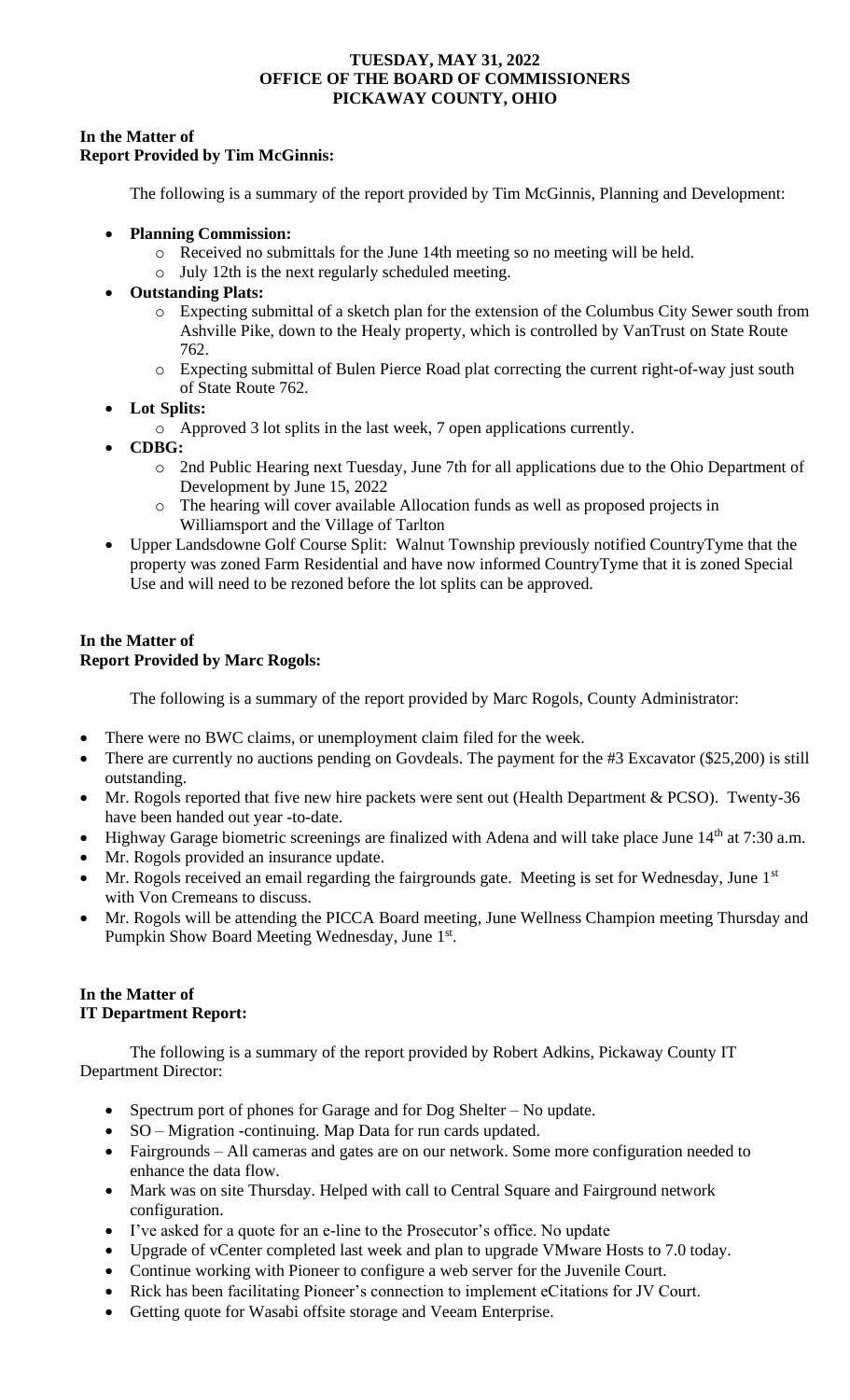• Installing new instance of O365 Backup onsite.

# **In the Matter of Dog Shelter Report:**

The following is a summary of the report provided by Ron Custer, Dog Warden.

- The last two evenings Mr. Custer was called out on bite reports. One being at Deercreek State Park and the other at a family gathering. Another call was dogs locked in a car with the windows barely cracked. The owners did show up to the vehicles and the issues was addressed.
- A donation was received from an individual that assessed the shelter dogs and was pleased with his findings.

# **In the Matter of Report Provided by Gary Cameron:**

The following is a summary of the report provided by Gary Cameron, EMA Director.

- This week Mr. Cameron will attend the Pickaway County Police Chiefs Meeting, Ohio 911 Coordinator Meeting and Dam Days at Deer Creek.
- Next week Mr. Cameron will attend E911 Legislation Meeting.
- General Information
	- o 5/2722 Response to a fire on SR 104 at Durrett. ODNR and EPA provided general contractor with instructions on how to close. Minor injuries reported.
	- o FBI reported a 50% increase in mass casualty/active shootings from 2020 to 2021. This information shared with school superintendents.
	- o A Columbus resident, Ahmed Shihab (52) was charged with conspiracy to murder former President George Bush. Shihab plotted to bring other Iraqi nationals illegally across our border and enlist them in the plot to kill.
	- o Deer Creek Dam days scheduled for June 1-4
	- o Continued reports of cyber-crime/hacking forwarded to IT
- **EMA** Projects
	- o Full scale pipeline disaster exercise in planning stages. Scheduled for the last week of August at Deer Creek State Park. Planning continues.
	- o Continued effort to train first responders in ICS and NIMS. Training is part of the overall FEMA operations.
	- o EMA inventory audit slow progress. Reorganization of EOC garage underway and transferring some PPE supply from Maintenance shop to EOC.
	- o Continuing development of the Community Emergency Response Team CERT training performed and beginning the vetting process.
	- o Fiber connection established at the radio tower. Still waiting for radio antenna installation.

# **In the Matter of Maintenance Department Report:**

The following is a summary of the report provided by Jon Brown, Maintenance Supervisor:

- Mr. Brown provided a quote from CoroMed for AED units. Batteries can not be found to replace in the units and may need to purchase new units. CoroMed has ZOLL AED Plus units at the net price of \$1,350.00. The county has twelve units within county buildings currently. A unit needs to be ordered for the Fairgrounds. This number does not include the units that are at the Sheriff's Office. Mr. Brown will provide an updated list.
- Mr. Brown provided a Flooring Maintenance Service Contract with Captain Steamer Cleaning Company for review.
- Generators are set at the Fairgrounds and testing is starting to take place.
- Service Center flooring is complete, and everything looks great. The next project at the Service Center is to look at the individual offices and conference room. Mr. Brown suggested doing office before the conference room so that the conference room could be utilized by offices as their flooring is completed.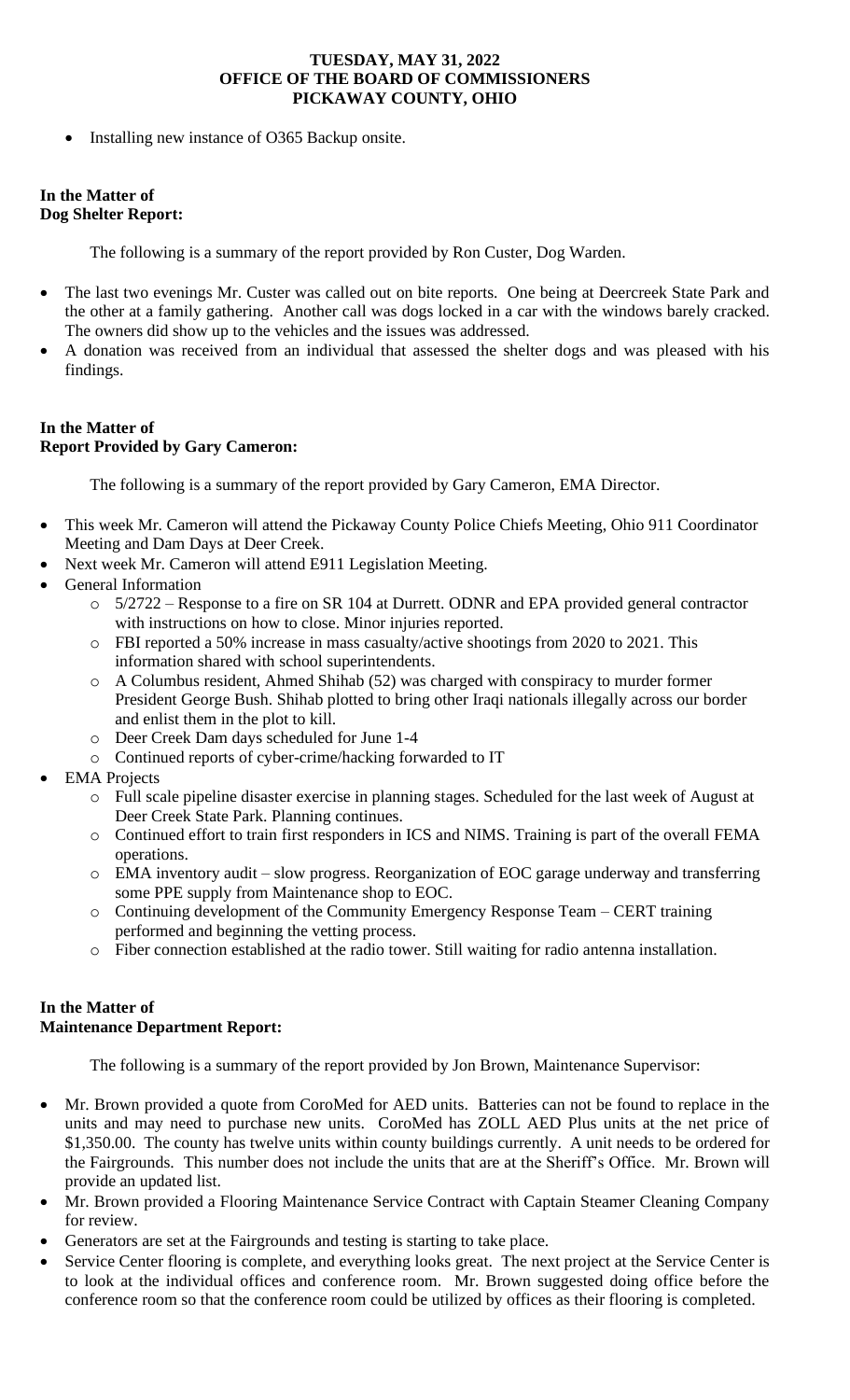• Moving forward with Courthouse Garage roof. Mr. Browns asked the Commissioners what there direction is they wanted to take regarding the Courthouse doors. The Commissioners asked for additional information and a quote.

# **In the Matter of Out of County Travel Approved For Job & Family Services Employees:**

The Commissioners reviewed and signed the Out-of-County Travel Authorization for numerous Job & Family Services employees to attend various meetings, training sessions, and to conduct home visitations throughout the month of June 2022, at the total probable cost \$1,776.80. Commissioner Gary Scherer offered the motion, seconded by Commissioner Harold Henson, to approve the JFS Out-of-County Travel Authorization.

Voting on the motion was as follows: Commissioner Wippel, yes; Commissioner Henson, yes; Commissioner Scherer, yes. Voting No: None. Motion carried.

Attest: Angela Karr, Clerk

#### **In the Matter of CHIP Satisfaction of Mortgage:**

Commissioner Gary Scherer offered the motion, seconded by Commissioner Harold Henson, to approve and authorize Commissioner Jay Wippel to execute the Satisfaction of Mortgage for Tara Sopher, property located at 127 Scioto Street, Ashville, OH 43103.

Voting on the motion was as follows: Commissioner Wippel, yes; Commissioner Henson, yes; Commissioner Scherer, yes. Voting No: None. Motion carried.

Attest: Angela Karr, Clerk

# **In the Matter of CHIP Satisfaction of Mortgage:**

Commissioner Gary Scherer offered the motion, seconded by Commissioner Harold Henson, to approve and authorize Commissioner Jay Wippel to execute the Satisfaction of Mortgage for Cheryl Dixon, property located at 20360 Catherine Blvd., Circleville, OH 43133.

Voting on the motion was as follows: Commissioner Wippel, yes; Commissioner Henson, yes; Commissioner Scherer, yes. Voting No: None. Motion carried.

Attest: Angela Karr, Clerk

### **In the Matter of Job and Family Services Amended SFY2022-2023 Sub Grant Agreement for Ohio Workforce Development Area 21:**

Commissioner Harold Henson offered the motion, second by Commissioner Gary Scherer, to approve the Amended SFY2022-2023 Sub-Grant Agreement between Ohio Workforce Development Area 21 and Pickaway County for Job and Family Services.

Voting on the motion was as follows: Commissioner Wippel, yes; Commissioner Henson, yes; Commissioner Scherer, yes. Voting No: None. Motion carried.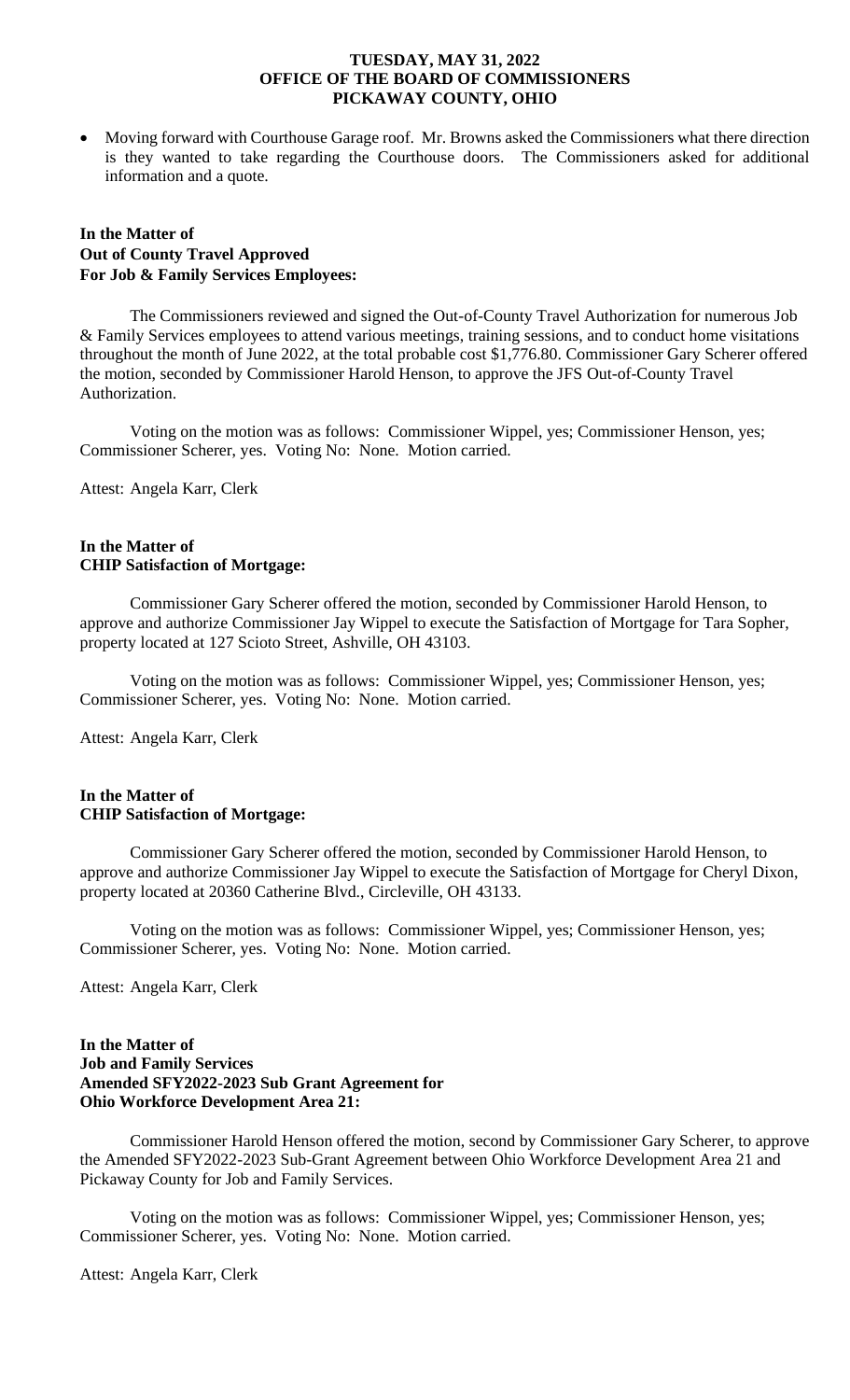### **In the Matter of Job and Family Services Early Vacation Time Payout for Joy Ewing, Job and Family Services Director:**

Commissioner Gary Scherer offered the motion, seconded by Commissioner Harold Henson, to adopt the following Resolution:

### **Resolution No.: PC-053122-42**

**WHEREAS**, effective June 10, 2022, Pickaway County employee, Joy Ewing, will be ending her employment with Pickaway County Job and Family Services and effective June 13, 2022, will begin her employment with the Pickaway Metropolitan Housing Authority; and,

**WHEREAS**, Joy Ewing is paid out of Pickaway County Job and Family Services 206 Fund and coded as a shared employee, and upon her termination will be paid out her accumulated vacation balance.

**THEREFORE BE IT RESOLVED**, that the Appointing Authority for Pickaway County Job and Family Services, the Pickaway County Board of Commissioners hereby grants permission for Joy Ewing's accumulated vacation credits to be paid from Pickaway County Job and Family Services funds for the pay period ending June 4, 2022.

Voting on the motion was as follows: Commissioner Wippel, yes; Commissioner Henson, yes; Commissioner Scherer, yes. Voting No: None. Motion carried.

Attest: Angela Karr, Clerk

# **In the Matter of Annual Meeting of the Wolf Run Joint Ditch Board of County Commissioners and Resolution Adopted Approving Annual Ditch Maintenance Assessments:**

The Wolf Run Joint Ditch Board of Commissioners, consisting of the Pickaway County and Ross County Commissioners, met in person to approve the annual county maintenance ditch assessment for year 2022. Those in attendance were Pickaway County Commissioners Jay Wippel, Harold Henson and Gary Scherer, and Ross County Commissioners Dwight Garrett, James Lowe, Doug Corcoran, and Chris Mullins, Pickaway County Engineer by teleconference all. Also, in attendance were Chris Mullins, Pickaway County Engineer, April Dengler, Pickaway County Administrator and Marc Rogols Pickaway County Deputy Administrator.

After reviewing the assessments, Commissioner Corcoran offered the motion, seconded by Commissioner Scherer, to adopt the following Resolution:

# **Resolution No.: PC-053122-43**

**WHEREAS**, special assessments were made against the described real estate on the following list of benefiting acreage situated in Deercreek Township and Deerfield Township, located in Pickaway County, Ohio, and Ross County, Ohio, respectively; and,

**WHEREAS**, a county ditch maintenance fund was established in compliance with O.R.C. §6137.02 for the Wolf Run Joint Fund for the repair, upkeep, and permanent maintenance of said ditch constructed under Chapter 6131 of the Ohio Revised Code; and,

**WHEREAS**, on May 31, 2022, the Wolf Run Joint Ditch Board of County Commissioners met in Regular Session by teleconference with the Pickaway County Board of Commissioners' office and approved the annual maintenance assessments on the benefiting acreage for year 2022; then,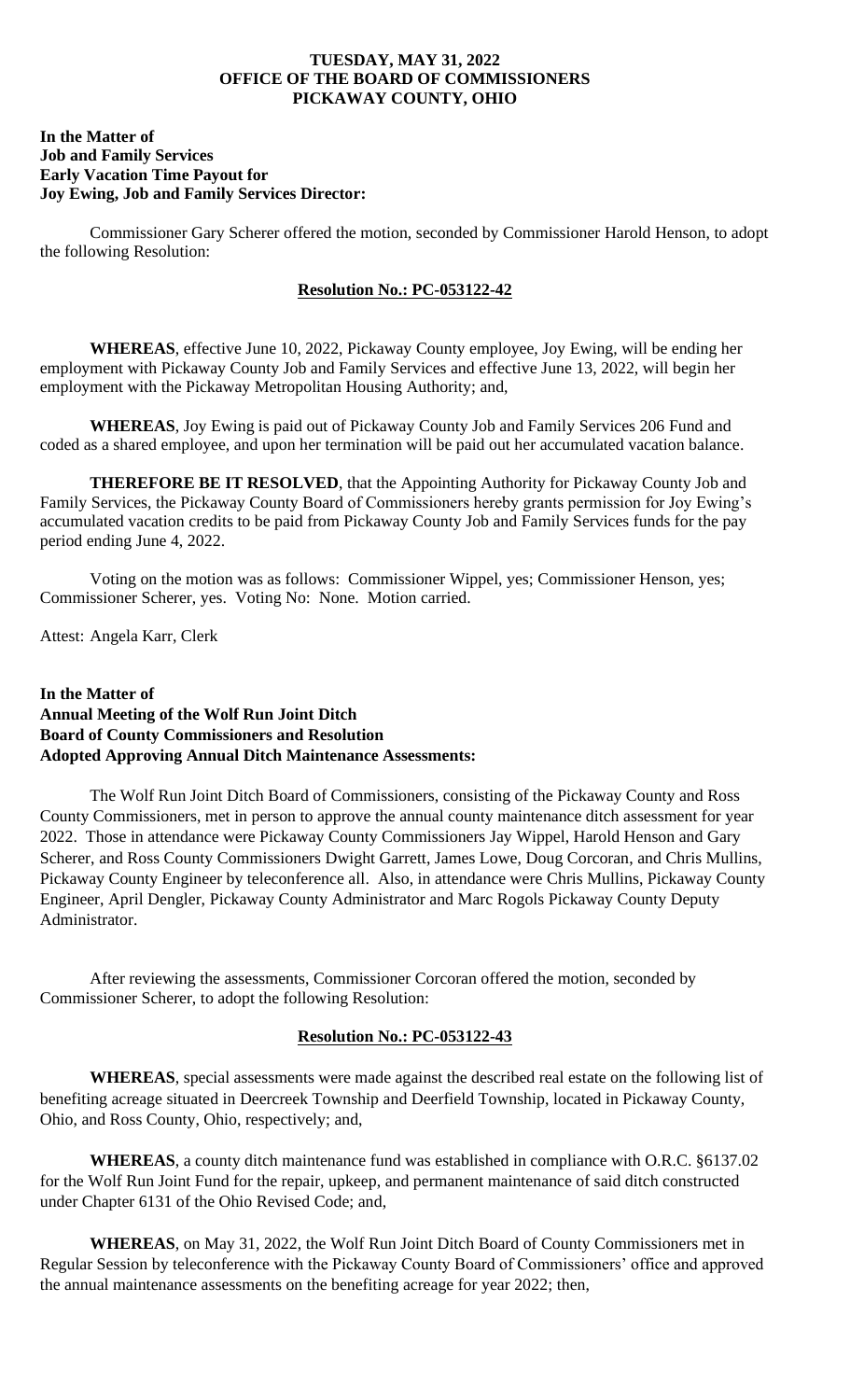**THEREFORE BE IT RESOLVED** that the Auditor of Pickaway County, Ohio, and Auditor of Ross County, Ohio, are hereby authorized and directed to place said assessments on the Tax Duplicates of the benefited acreage for year 2022, collectible in year 2023.

Voting on the motion was as follows: Commissioner Wippel, yes; Commissioner Henson, yes; Commissioner Scherer, yes; Commissioner Corcoran, yes; Commissioner Garrett, yes; Commissioner Lowe, yes. Voting No: None. Motion carried.

| Wolfe Run Joint County Ditch - Pickaway County Deercreek Township |                      |                              |                                   |                      |  |
|-------------------------------------------------------------------|----------------------|------------------------------|-----------------------------------|----------------------|--|
| PROPERTY OWNER                                                    | <b>PARCEL NUMBER</b> | <b>TOTAL</b><br><b>ACRES</b> | <b>BENEFITTED</b><br><b>ACRES</b> | Assessment<br>Amount |  |
| Clifton, Richard J. & Judith A. -<br><b>Trustees</b>              | C09-0-001-00-376-00  | 105.857                      | 13.2                              | \$102.43             |  |
| Sheridan, Mary Ellen Trustee                                      | C09-0-001-00-380-02  | 74.5                         | 37                                | \$149.69             |  |
| Hamman, Andy Russell &<br>Cathryn                                 | C09-0-001-00-354-01  | 24.36                        | 22                                | \$173.33             |  |
| Mace, Harold (Trust),<br>Norma Mace, Trustee                      | C09-0-001-00-373-00  | 72.2                         | 48                                | \$378.20             |  |
| Mace, Harold (Trust),<br>Norma Mace Trustee                       | C09-0-001-00-374-00  | 3.6                          | 3.6                               | \$28.37              |  |
| Massey, Norman D.                                                 | C09-0-001-00-380-01  | 7.18                         | 4                                 | \$31.49              |  |
| Massey, Norman D.                                                 | P33-0-001-00-162-01  | 51.52                        | 1                                 | \$7.91               |  |
| Shaw, Donald E. Sr. Trustee                                       | C09-0-001-00-355-00  | 41                           | 8                                 | \$63.03              |  |
| Shaw, Donald E. Sr. Trustee                                       | C09-0-001-00-356-00  | 44                           | 44                                | \$346.68             |  |
| Shaw, Donald E. Sr. Trustee                                       | C09-0-001-00-357-00  | 40                           | 21                                | \$165.44             |  |
| Shaw, Donald E. Sr. Trustee                                       | C09-0-001-00-358-00  | 90                           | 12                                | \$94.56              |  |
| Barbee, T. Richard Jr.                                            | C09-0-001-00-367-00  | 129                          | 21                                | \$165.44             |  |
|                                                                   |                      | TOTAL:                       | 234.8                             | \$1,706.57           |  |

| Wolfe Run Joint County Ditch - Ross County Deerfield Township |                      |                              |                                   |                      |  |  |
|---------------------------------------------------------------|----------------------|------------------------------|-----------------------------------|----------------------|--|--|
| PROPERTY OWNER                                                | <b>PARCEL NUMBER</b> | <b>TOTAL</b><br><b>ACRES</b> | <b>BENEFITTED</b><br><b>ACRES</b> | Assessment<br>Amount |  |  |
| Michael T. Oyer &<br>Emily M. Oyer                            | 100705007000         | 294.81                       | 19.2                              | \$151.27             |  |  |
| <b>Harold Mace Farms</b>                                      | 090705009000         | 237.7                        | 206.8                             | \$1,629.35           |  |  |
| <b>Roger Davis</b>                                            | 100705010000         | 160.135                      | 98.4                              | \$775.28             |  |  |
| Andy R. Hamman & William P.<br>Hamman                         | 090705003000         | 306.66                       | 107.3                             | \$845.39             |  |  |
| Andy Hamman &<br>Cathryn Hamman                               | 090705002000         | 184.68                       | 31.9                              | \$251.35             |  |  |
| Norman D. Massey                                              | 100705012000         | 8.23                         | 3.3                               | \$25.99              |  |  |
|                                                               |                      | TOTAL:                       | 466.9                             | \$3,678.63           |  |  |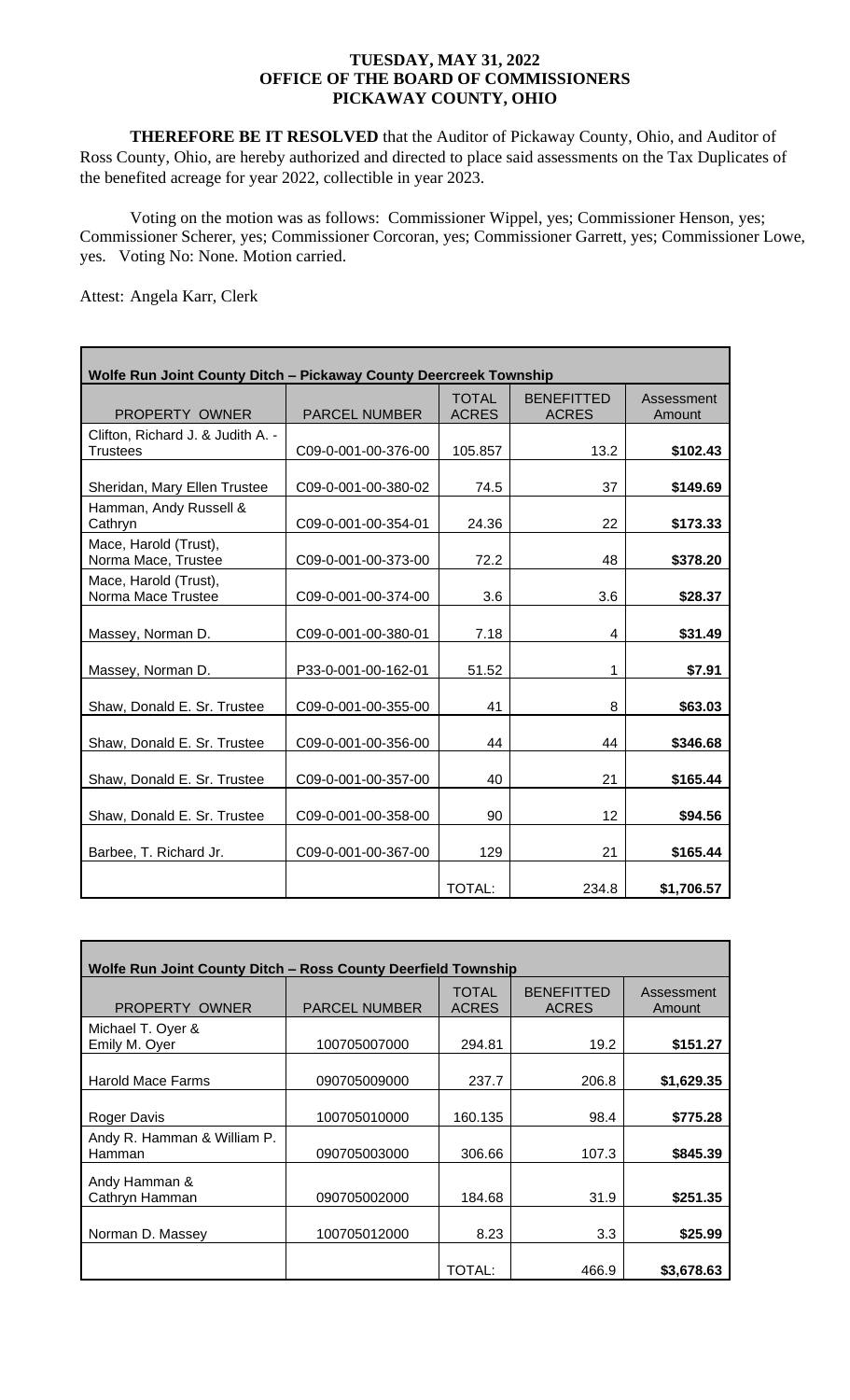The Pickaway County Commissioners' clerk will certify the assessments to the Ross County and Pickaway County Auditors for placement on tax duplicates.

# **In the Matter of Report Provided by Sheriff Hafey:**

The following is a summary of the report provided by Sheriff Hafey, Pickaway County Sheriff.

- Sheriff Hafey reported that the D.A.R.E. truck is working great and has been used for several events. One of the new vehicles is complete and the second should be done soon.
- Today Brenda White is retiring with 29 years. She is one that helped build the jail as a new facility.
- Carnival season is starting, and they will have a command post at the Deercreek Dam Days Festival.
- It was requested that Sheriff Hafey reach out to Gary Cameron, EMA Director regarding notifications of emergency situations.
- Robert Adkins addressed the contract with Verizon regarding vehicle tracking. Sheriff Hafey addressed that they need to know where their vehicles and officers are.

# **In the Matter of Vehicle Tracking for the Sheriff's Office Cruisers:**

Commissioner Harold Henson offered the motion, seconded by Commissioner Gary Scherer, to approve the Service Order Form with Verizon Connect for Vehicle Tracking Subscription for 40 units at the rate of \$18.95 per unit (\$758.00 monthly). Agreement length is 12-months.

Voting on the motion was as follows: Commissioner Wippel, yes; Commissioner Henson, yes; Commissioner Scherer, yes. Voting No: None. Motion carried.

Attest: Angela Karr, Clerk

# **In the Matter of Pickaway County Jail Sewer Project Budget and Estimate with WDC Group:**

Chris Widener, WDC Group, met with the Commissioners to provide plans regarding the Pickaway County Jail Sewer Project. Sheriff Hafey discussed the length of time to complete the project. The project is estimated at \$1,395,730.92. Commissioner Gary Scherer offered the motion, seconded by Commissioner Harold Henson, to approve the Pickaway County Jail Sewer project at the estimated cost and recommended that the project be put out for the bidding process.

Voting on the motion was as follows: Commissioner Wippel, yes; Commissioner Henson, yes; Commissioner Scherer, yes. Voting No: None. Motion carried.

Attest: Angela Karr, Clerk

# **In the Matter of County Administrator Report:**

The following is a summary of the report provided by April Dengler, County Administrator:

- Ms. Dengler provided an update of the Fairgrounds Phase II Project.
- Melissa Betz, Auditor, contact Ms. Betz regarding the GIS Pictometry Contract. The contract would be a five-year contract.
- Ms. Dengler is received the tax budget spreadsheets from departments. The deadline is Friday, June 3<sup>rd</sup>.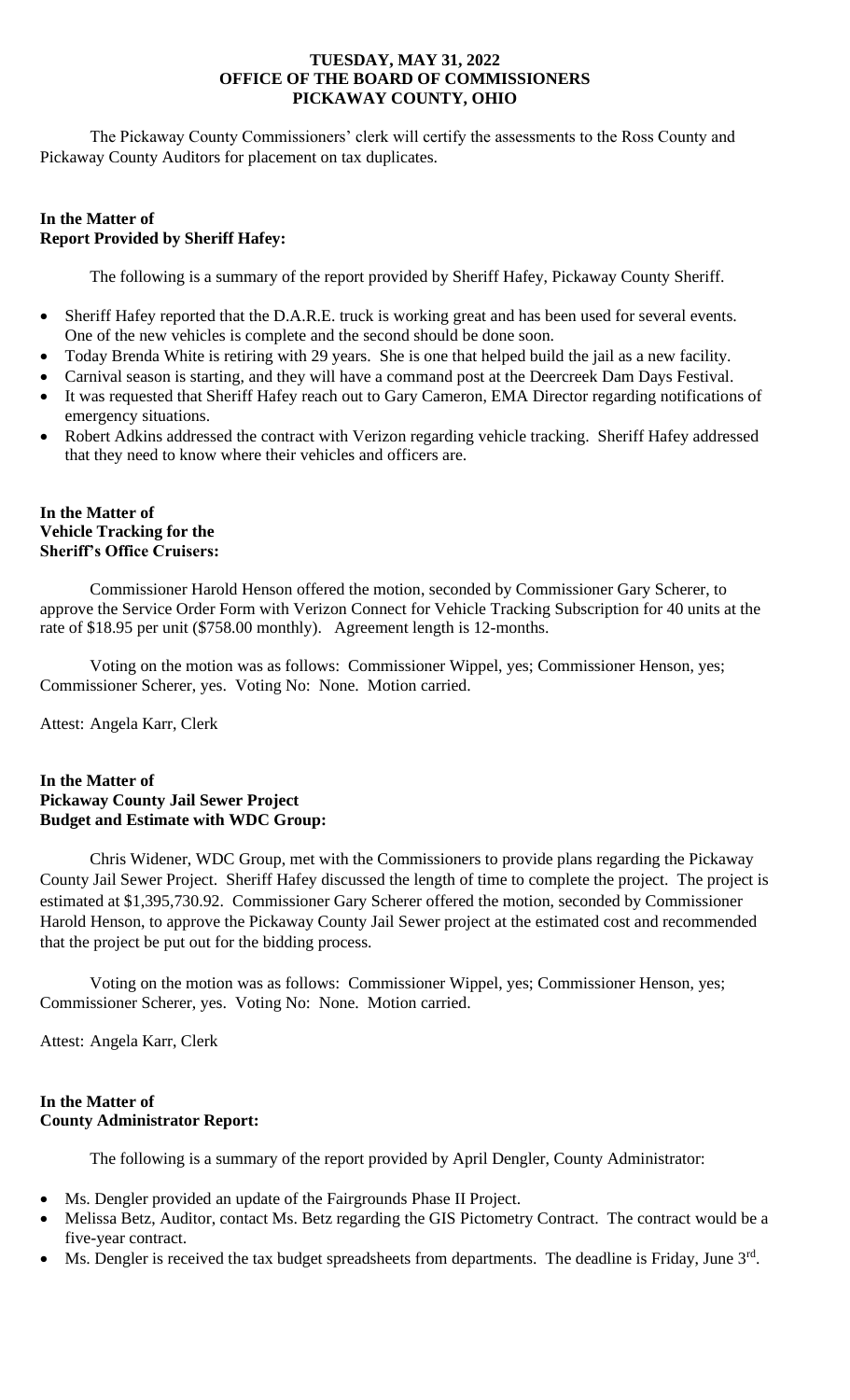### **In the Matter of Resolution Stating the Opposition for the Chipmunk Solar Project:**

During business conducted while in session, Commissioner Scherer offered the motion, seconded by Commissioner Henson, to adopt the following Resolution:

# **Resolution No.:053122-44**

### **Resolution stating the opposition of the Pickaway County Board of Commissioners to the proposed Chipmunk Solar LLC Project.**

**WHEREAS,** in Case No. 19-1880-EL-BGN the Ohio Power Siting Board previously authorized Atlanta Farms Solar Project, LLC to construct and operate a 199.6 Megawatt solar-powered electric generating facility over 2,276 acres located in Deer Creek and Perry Townships in Pickaway County, Ohio; and

**WHEREAS,** in Case No. 20-972-EL-BGN the Ohio Power Siting Board previously authorized Yellowbud Solar, LLC to construct and operate a 274 Megawatt solar-powered electric generating facility on approximately 2,040 acres located in Union and Deerfield townships in Ross County, Ohio, and Wayne and Deer Creek townships in Pickaway County, Ohio; and

**WHEREAS,** pending before the Ohio Power Siting Board in Case Nos. 21-868-EL-BGN, 21-960-EL-BGN, and 21-1090-EL-BGN are requests to construct and operate additional solar-powered electric generating facilities. The project areas for the facilities by Scioto Farms Solar Project, LLC, Chipmunk Solar LLC, and Circleville Solar, LLC, would respectively consume 1,070 acres, 3,680 acres, and 756 acres in Pickaway County, Ohio; and

**WHEREAS,** the Pickaway County Board of Commissioners has responsibility for preserving the general health, safety, and welfare within the territory of Pickaway County; and

**THEREFORE,** be it Resolved that the Pickaway County Board of Commissioners hereby finds and determines that the application by Chipmunk Solar LLC in Case No. 21-960-EL-BGN before the Ohio Power Siting Board will not promote the general health, safety, and welfare of the residents of Pickaway County and therefore the Pickaway County Board of Commissioners expresses its opposition to the request to construct and operate the facility.

Voting on the motion was as follows: Commissioner Wippel, yes; Commissioner Henson, yes; Commissioner Scherer, yes. Voting No: None. Motion carried.

Attest: Angela Karr, Clerk

# ❖ **Commissioner Jay Wippel left the meeting for the remainder of the day.**

### **In the Matter of Indigent Defense Contract for FY2023 With the Office of the Ohio Public Defender State Agency:**

Joe Medici, Ohio Public Defender's Office met with the Commissioners to discuss the FY2023 Pickaway County Public Defender Contract. The contract for 2023 looks similar to the 2022 contract. They have to wait for larger bills to come in from some Counties to see if it will be paid at 90% for the long term. Commissioner Gary Scherer offered the motion, seconded by Commissioner Harold Henson, to approve the contract with the Office of the Ohio Public Defender State Agency for the FY2023 Contract for indigent defense for Pickaway County. The amount of \$21,148.00 shall be paid in four equal installments of \$5,287.00 (July 1, 2022, October 1, 2022, January 5, 2023, and April 1, 2021.)

Voting on the motion was as follows: Commissioner Wippel, absent; Commissioner Henson, yes; Commissioner Scherer, yes. Voting No: None. Motion carried.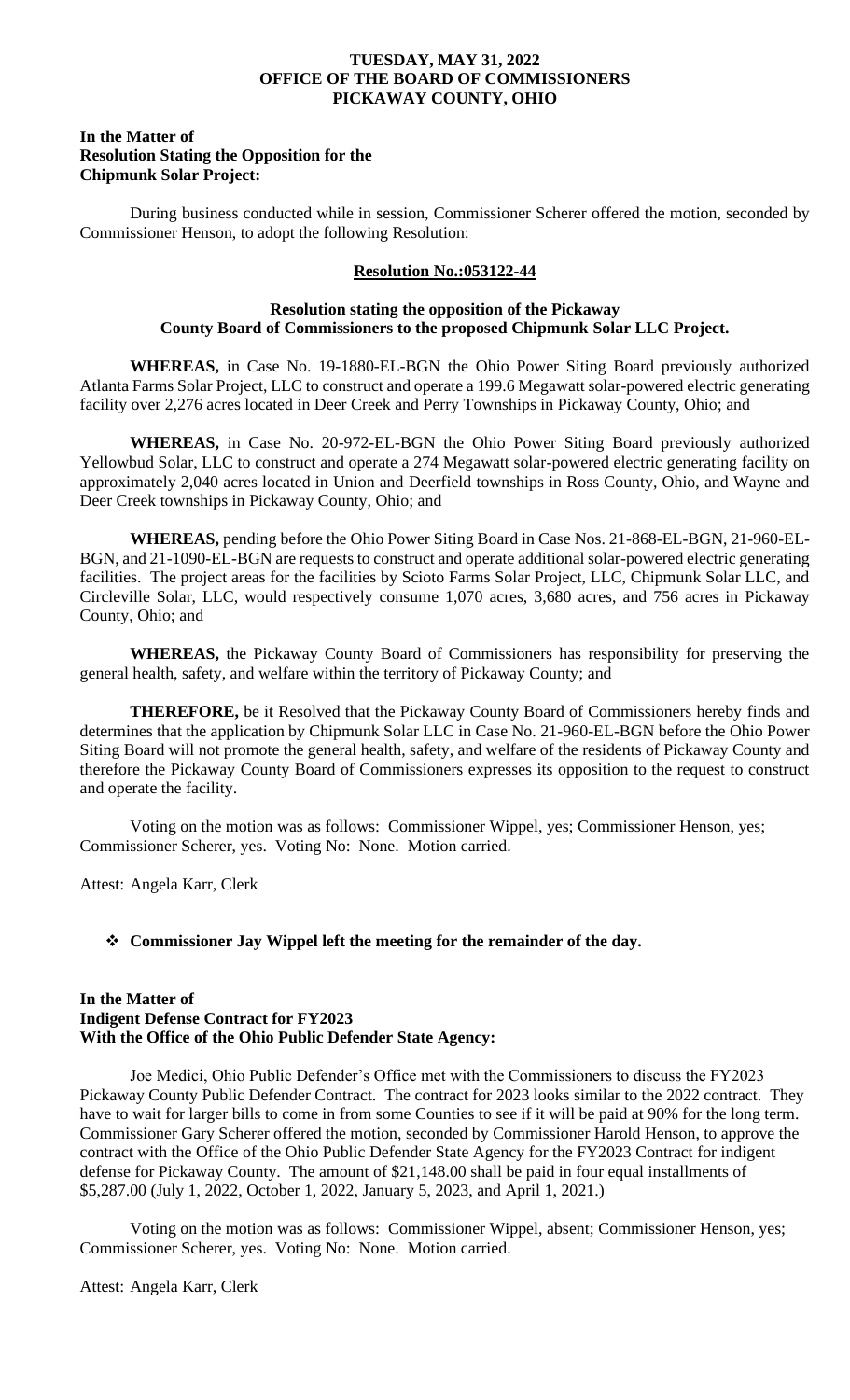### **In the Matter of Replacement of Courthouse Doors:**

Commissioner Gary Scherer offered the motion, seconded by Commissioner Harold Henson, to approve the proposal with Minton Door Service, Inc. to furnish and install new entry door system at the main entry to courthouse. The proposed cost \$28,407.00.

Voting on the motion was as follows: Commissioner Wippel, absent; Commissioner Henson, yes; Commissioner Scherer, yes. Voting No: None. Motion carried.

Attest: Angela Karr, Clerk

### **In the Matter of Historical Marker for Youngest Veteran Soldier from Pickaway County, Ohio:**

Steve Garner, met with the Commissioners to discuss a historical marker for an 11-year-old Veteran Soldier that was from Circleville. Joseph Fissell was born September 19, 1852, in Circleville, Ohio to John and Katherine Diffendafer Fissel. He grew up with four brothers and four sisters. Mr. Fissell joined the Ohio volunteers in Darbyville at the age of 11-years. His three older brothers, George, John, and Wesley were a part of the volunteer militia and Joseph would join them on their practice marches. Joseph served as drummer for the makeshift group but wanted to enlist in the army with their troop. When Joseph's father took his three brothers from Darbyville to Columbus by horse buggy to enlist in the Army, Joseph convinced the recruiting officer that he would make a good regiment drummer and could effectively look after himself. Mr. Fissell returned to his home in Darbyville without all four of his sons who had joined the war. August 20, 1862, that battalion of troops was sent into the front lines in Kentucky but did not see war. Joseph was transferred to Cincinnati where they defended it from E. Kirby Smith's troops. In the next several years the boys traveled around many places. During the battle of Mariette (June 10, 1864-July 2, 1964) Joseph was separated from his company and Union soldiers in the area. Once he reemerged from hiding the young soldier set out to find his unit and helped save his wounded captain from battle along the way.

Joseph Fissell in 1865 was mustered and sent home where he reunited with his brothers who all survived the war. They were given a parade in their honor on their return home. Joseph Fissel worked in his father's store in Darbyville after the war. He later moved to Cincinnati and lived there for 38-years as a bill collector. Joseph married Minnie Curtis and was active in the Grand Army of the Republic George H. Thomas post No. 13. Joseph lived to almost 70 years old before he died of a cerebral hemorrhage September 1, 1922. He is buried in Evergreen Cemetery in Cincinnati, Ohio.

Mr. Gardner is requesting that an Historical Marker be placed in Darbyville in memory of Joseph Fissell, the youngest Veteran Soldier from Pickaway County, Ohio. Mr. Gardner is looking to see funding of some sort and requested that the marker be unveiled Memorial Day 2023. Commissioner Scherer suggested Mr. Garner contact the Ohio Historical Society and may have a contact that can provide guidance.

# **In the Matter of Executive Session:**

At 1:58 p.m., Commissioner Gary Harold Henson offered the motion, seconded by Commissioner Gary Scherer, to enter into Executive Session pursuant to ORC §121.22 (G) (8) to consider confidential information related to the marketing plans, specific business strategy, production techniques, trade secrets, or personal financial statements of an applicant for economic development assistance, or to negotiations with other political subdivisions respecting requests for economic development assistance, with Ryan Scriber, P3, Kyle Wolfe and Trey Fausnaugh, Teays Valley School District, April Dengler, County Administrator, March Rogols, Deputy County Administrator and Angel Karr, Clerk in attendance.

Roll call vote on the motion was as follows: Commissioner Wippel, absent; Commissioner Henson, yes; Commissioner Scherer, yes. Voting No: None. Motion carried.